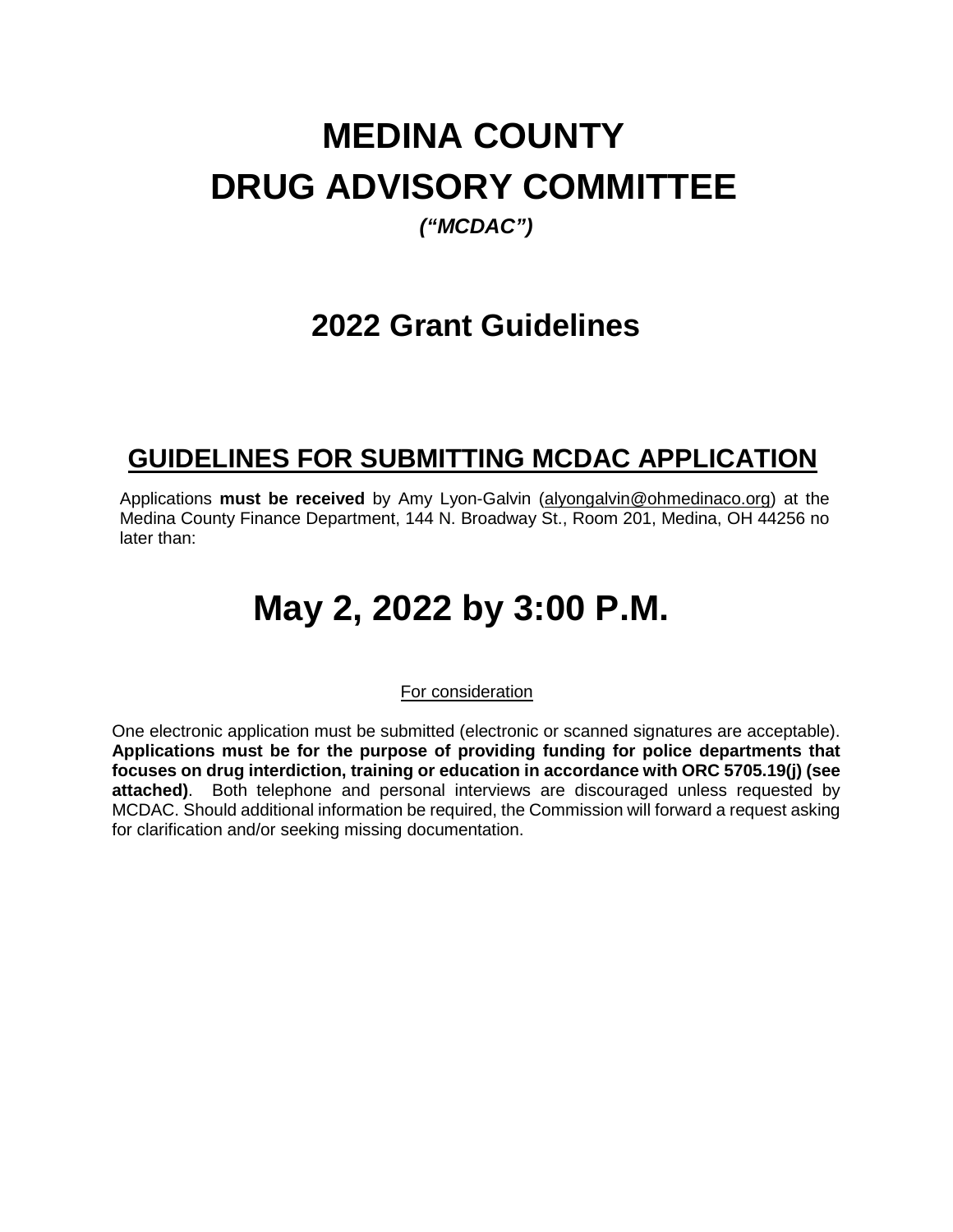# **The following information must be included in your grant request.**

- 1. The enclosed, completed grantee information sheet. The Chief Operating Officer or other appropriate individual of the organization making the request must sign the statement.
- 2. Grant requests should be written in a clear and concise manner stating the following:
	- a. The general purpose and activities to be funded.
	- b. What population and geographic area will be served?
	- c. How will your project affect the residents of Medina County?
	- d. Describe how your project will meet the goals, purpose and objectives of the Medina County Drug Advisory Committee and meet the requirements outlined in 5705.19(j).

*The purpose of the Medina County Drug Advisory Committee is to provide funding for police departments that encompass drug interdiction, education, and training in accordance with ORC 5705.19(j). Proposals that establish drug enforcement and police participation in drug prevention education within Medina County school districts are encouraged.*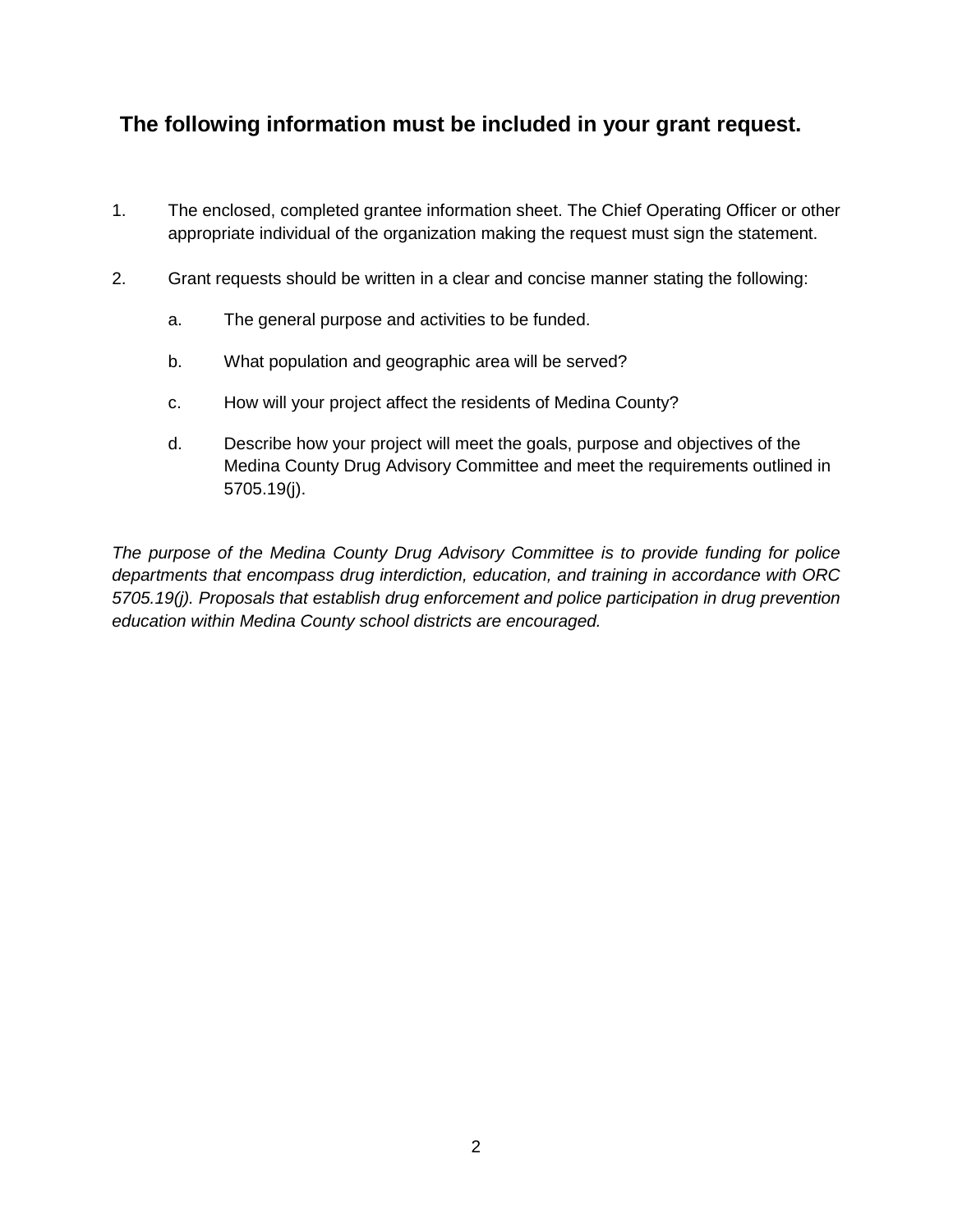### **I. PROJECT ELIGIBILITY**

Projects must include all of the following critical elements:

- a. Address a proven need within Medina County.
- b. Demonstrate an effective network of cooperation and coordination with other agencies and programs.
- c. If request is for continuation or expansion of an existing program, detail the history of past activities and highlight positive outcomes of the program/project.

#### **II. APPLICANT ELIGIBILITY**

To be eligible for grant funding from MCDAC, grantees must be police departments within Medina County or a combination of such units.

### **III. GENERAL INFORMATION**

#### **A. FUNDING CYCLE**

The funding year shall run from July 1 through June 30 of the funding cycle year. Payments will be on a Quarterly Schedule:

1st Quarter: July-September 2nd Quarter: October-December 3rd Quarter: January-March 4th Quarter: April-June

# **B. PROJECT FUNDING & LIMITATIONS**

Projects may become partially or entirely funded. MCDAC desires to maximize funds for direct services, therefore, a limit of no more than 10% of the requested MCDAC funds may be applied to administrative costs thus maximizing the amount of cost applied to direct services. Administrative Costs are defined as those that do not directly provide a service to the identified target population and/or project. Programming Costs are defined as those that provide a direct service to the identified target population and/or project. Funding from other sources must be identified and accounted for separately in the application budget and reporting audit reports.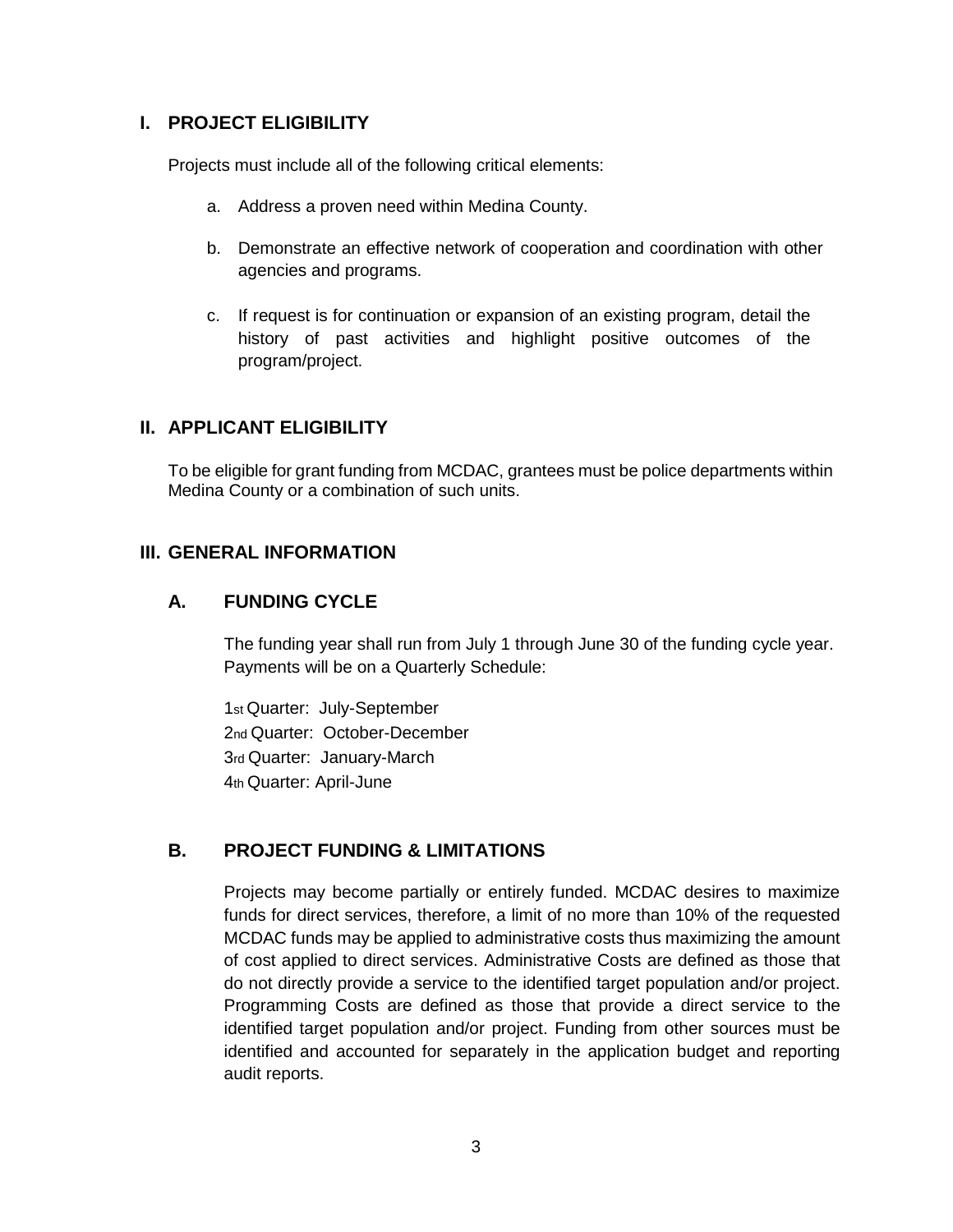More specifically, the MCDAC has defined the following funding priorities:

- a. Ensure the Medina County Drug Task Force is fully funded at an operational level. Significant increases in grant funding requests (historically, MCDTF has been awarded no more than 70% of the MCDAC budget) from year to year for this program will be considered, but not guaranteed for approval, by the MCDAC Subcommittee.
- b. Fund School Resource Officers standard funding for SROs shall be for 200 workdays. Applicants may request of the MCDAC committee exceptions to this funding structure with explanation for the request. Additionally, applicants shall commit to having those officers doing SRO duties as their primary function during the school year and not regularly being assigned other police duties.
- c. Fund all other grant applications which meet the requirements outlined in 5705.19(j).

The above priorities are outlined to ensure those applying for the grants can appropriately target their programs and more reliably plan for year-to-year budgets. Each year, in conjunction with the release of the grant applications, the Board Chairperson (or designee) will provide a copy of last year's funding requests and approvals, as well as an estimated budget for the next Funding Cycle.

# **C. PROJECT BUDGETS**

All MCDAC grant awards must reflect the Total Cost Concept.

1. Total Cost Concept

Any reduction in the total cost of the project will result in an across the board reduction of all funds awarded by Medina County in the same percentage ratio that the final total cost of the project bears to the initial projected cost. All funds applied to the grant budget, regardless of source, fall under the same regulations concerning allowable rates of pay, expenses, consultant fees, bidding and competitive pricing restrictions, etc., that apply to County Funds.

2. Commingling of Funds/Accounting Records

A clear audit trail must be maintained for each source of funding. Receipts, expenditures and disbursements must be separately accounted for from each source of funds. All records must be posted to date and made available for the project auditors and monitors at any reasonable time and must be maintained.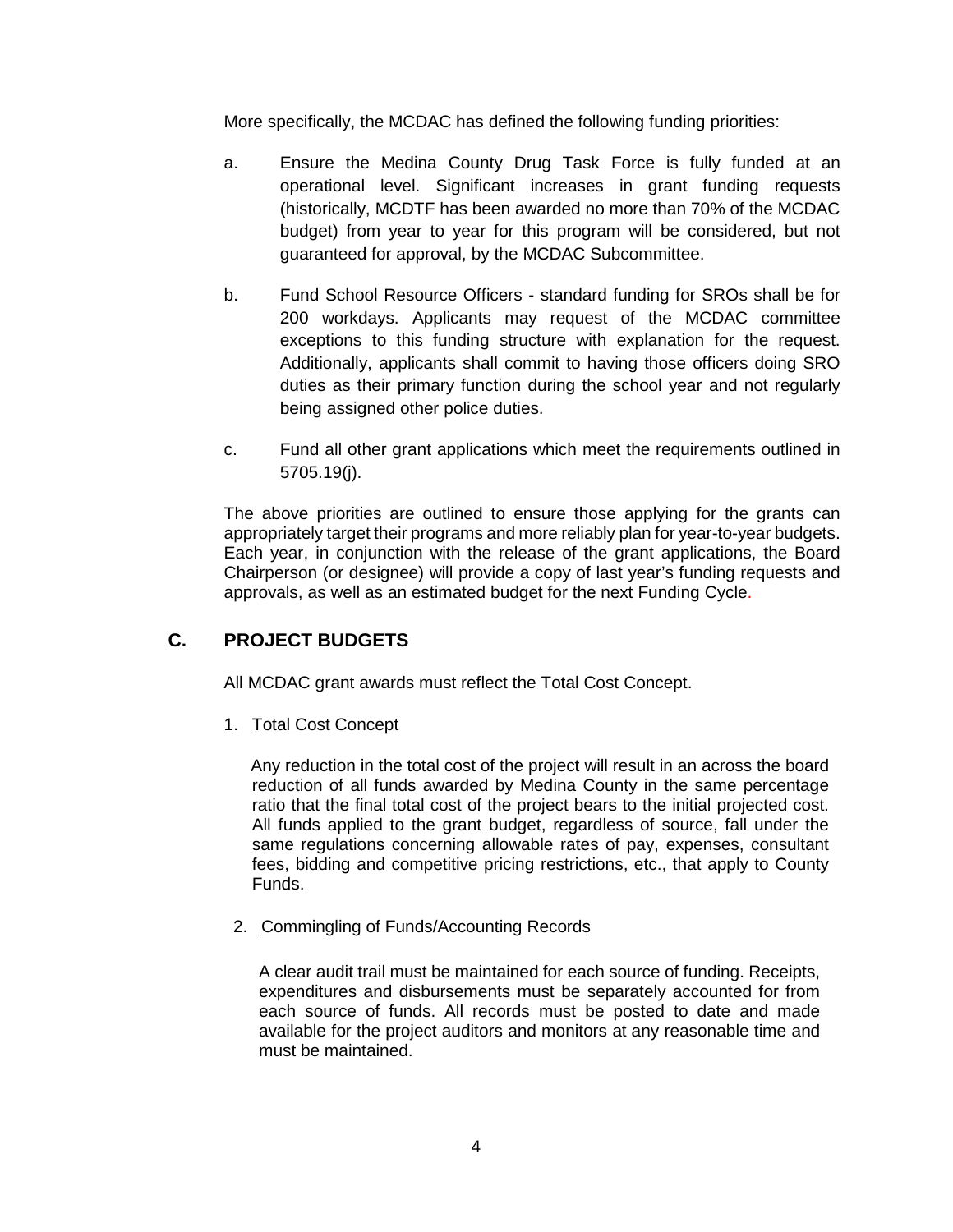#### 3. Timing of Cost Contributions

Total cash contributions made by the Grantee need not be available at the exact time or in the same proportion to the quarterly payments of MCDAC funds. However, the full contributing share must be received and utilized in the project by the end of the project period. The County reserves the right to deny payment request on approved programs pending receipt of documentation of the contributing share.

#### 4. Continuation Projects

While MCDAC grants are awarded on a **one-year** basis, MCDAC does not limit the number of years, a project may receive funding. However, the grant applications and the rules that govern awards, will be reviewed and revised, as needed, on an annual basis. An effort will be made to continue the funding of projects with a record of proven success, but each project must stand on its own merit yearly. No project will be guaranteed continuation funding and will be subject to future policies as they are adopted.

#### 5. Accounting Requirements

- a. Utilization and Payment of Funds. Funds awarded are to be expended only for the purposes and activities set forth in grantee's approved grant application. Payments will be adjusted to correct previous overpayment, underpayment or disallowances resulting from audit and/or reports. Payments will be made in accordance with MCDAC schedule as noted in section III A.
- b. Upon grantee approval, said grantee shall provide MCDAC a detailed, categorized budget estimate of the funds needed for operation of the approved program for each quarter of the grant period.
- c. Grants will be approved for a period no longer than twelve months. MCDAC may designate a revised project period when the grant is awarded. Should the grantee disagree with the revised project period designated by MCDAC, the grantee shall notify MCDAC in writing and request revision, which is subject to review and approval by MCDAC. Approved projects may apply annually for continuation funding.
- d. Final reporting of the grant fund expenditures at year-end shall be due no less than forty-five (45) days after the end of the grant period and shall reflect actual expenditures only. All grant expenses shall be incurred prior to the end of the fiscal year in order to be deemed allowable and reimbursable. This reporting shall include submission of required detailed computer print-outs indicating expense activity of MCDAC funds with the final accounting. This shall occur, regardless of whether or not the program/project has been awarded future funding for the upcoming MCDAC funding cycle.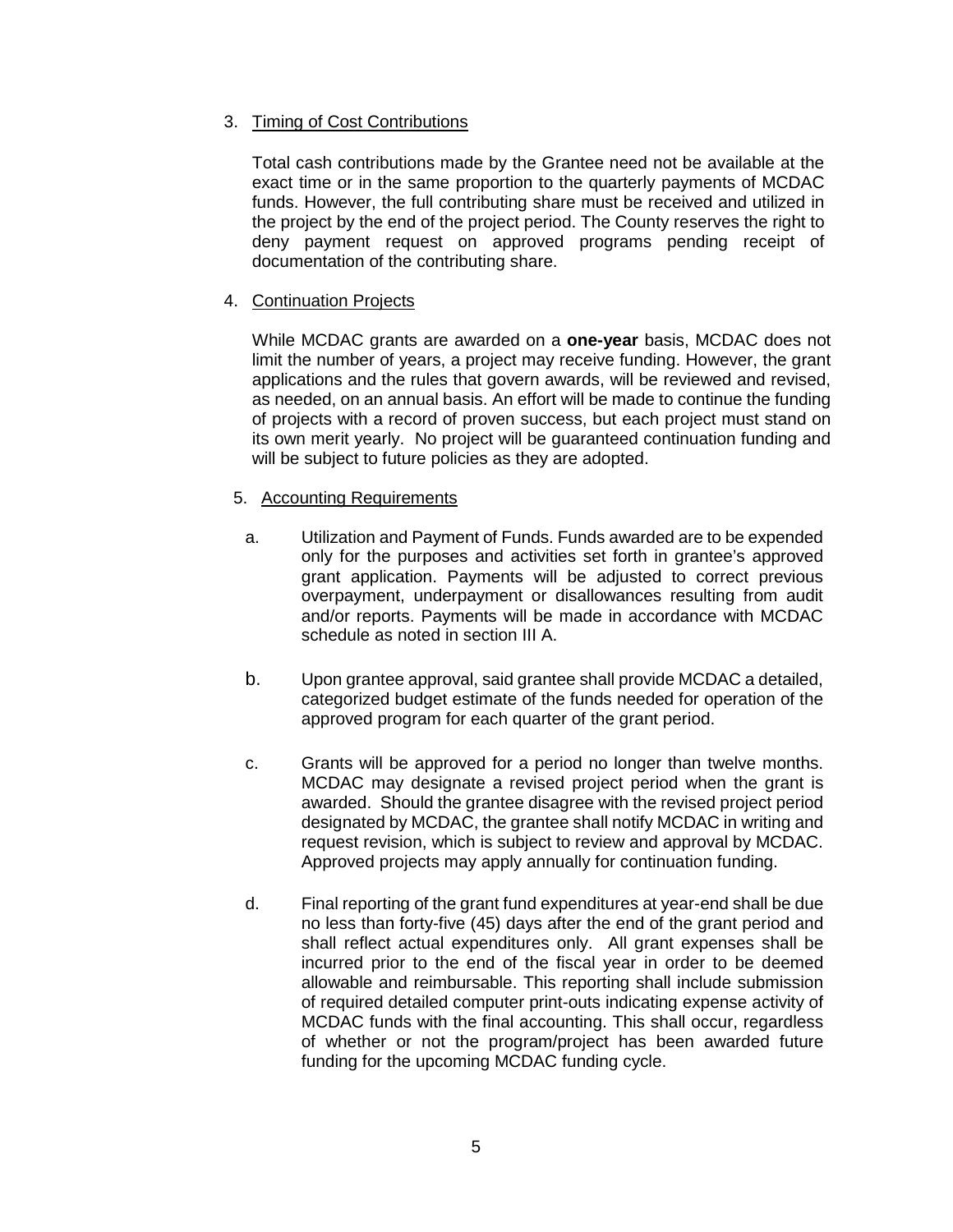#### 6. Obligation of Grant Funds

Grant funds may not be obligated prior to the effective date or subsequent to the termination date of the grant period. Obligations outstanding as of the termination date shall be liquidated within thirty (30) days. Such obligations must be related to goods and services provided and utilized within the grant period. The grantee shall not obligate funds for personal services to be rendered subsequent to the termination of the grant.

#### 7. Allowable Costs

The allowable costs incurred under any grant shall be determined in accordance with the general principles of allocation and standards for selected cost items set forth in the Ohio Revised Code.

#### 8. Bid and Competitive Pricing Expenditures

All project expenditures for purchases or contracts in excess of \$50,000 are subject to competitive bid as provided by the ORC 307.86. In cases where Sec. 307.86 of the ORC exempts certain expenditures from competitive bid process, MCDAC requires that those items be out for competitive "Request for Proposal." MCDAC reserves the right to review and approve those proposals and their award. Competitive pricing of all purchases is encouraged. Sole source purchases or contracts must be justified and are subject to approval by MCDAC.

# **D. LATE GRANT APPLICATIONS**

Any grant applications delivered or received after the due date and time, are considered late. Applications that fail to meet the deadline will be returned to the applicant without review.

# **E. ALLOWABLE EXPENSES**

Allowable expenses are defined as those expenses for providing and maintaining motor vehicles, communication, other equipment, buildings, and sites for such buildings used directly in the operation of a police department, for the payment of salaries of permanent or part-time police, communications or administrative personnel to operate the same, including the payment of any employer contributions required for such personnel.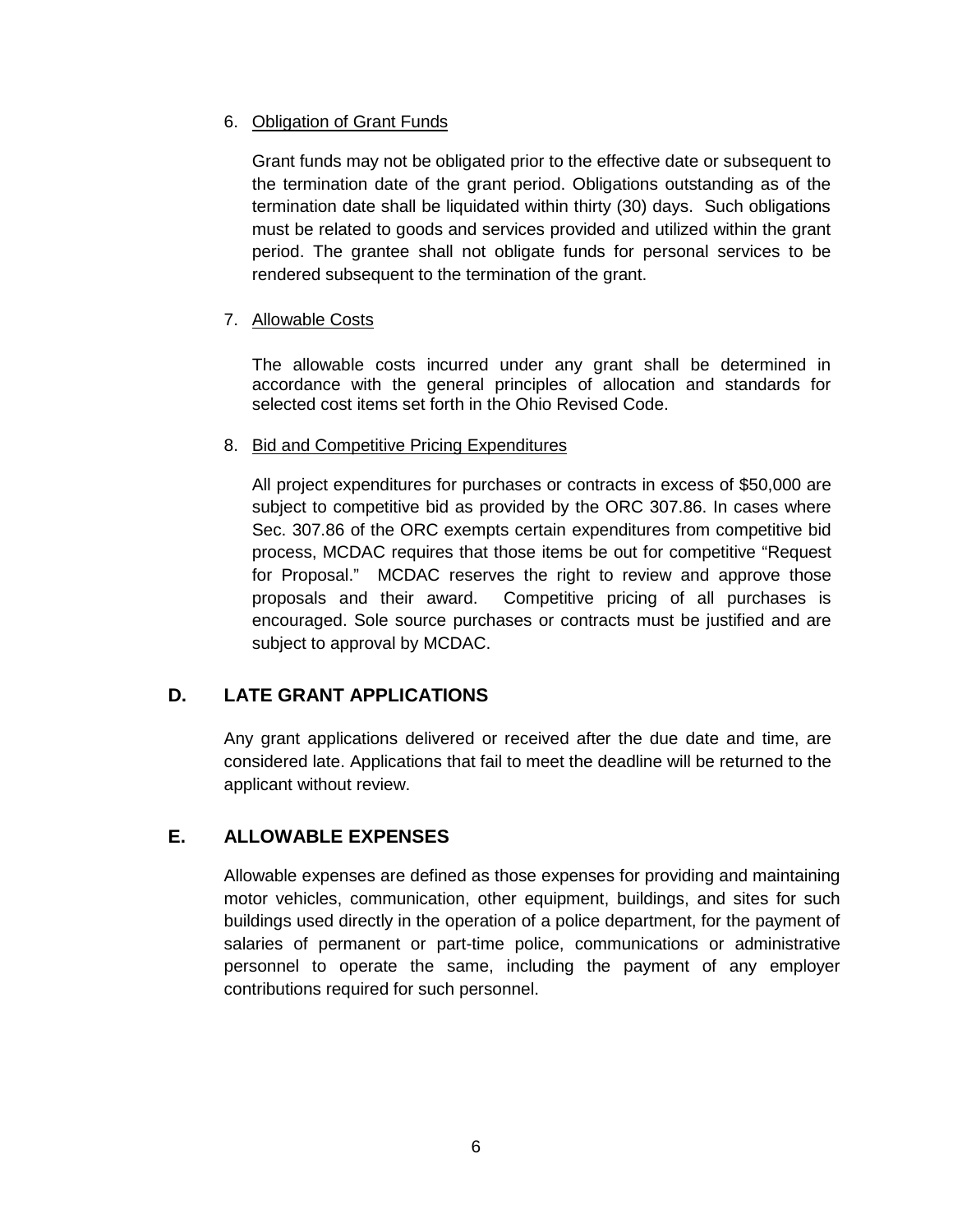# **F. PROJECT REPORTING REQUIREMENTS**

- 1. Grantees shall be required to file the following reports to Medina County Finance Office:
	- · Annual Performance Report (Due August 1st)
	- · Annual Budget Report (Due August 1st)
- 2. Record Maintenance and Retention: Financial records of the grantee, implementing agencies and contractors, including books of original entry, source documents, supporting accounting transactions, the general ledger, subsidiary ledgers, personnel and payroll records, cancelled checks and related documents and records must be maintained and must be available to authorized audit personnel for at least seven (7) years. NO RECORDS MAY BE DESTROYED without the permission of the Auditor of the State, the Ohio State Historical Society and any duly assigned local record keeping commission.
- 3. Audits: Final grant audits are the responsibility of the grantee. Final audits of projects will be made by the Auditor of the State, or an independent public accountant as provided by contract with the Auditor of State, in accordance with the standard time schedules for said grantee. MCDAC, as an agency of Medina County, also reserves the right to have the scope of its audit include grantee's financial statements and any other applicable documents associated with the project. Grantees shall make their records available at any reasonable time whether the audit is general, full-scope, financial, compliance, performance, total entity, or other.

# **G. REVISIONS TO APPLICATIONS**

- 1. By Applicant
	- a. Revisions to applications that have not yet been approved are to be submitted on regular application forms along with details of the proposed revision. A new budget narrative must accompany budget revisions. Both the Finance Director and Authorizing Official as indicated on the original project submission must sign the revision. **Electronic version of all materials are required.**
	- b. Revisions to applications, which have been approved and are not requesting budget changes, may be submitted by letter to MCDAC outlining the proposed change and the reason for the change. Again, both the Finance Director and Authorizing Officials must sign the revision. **No changes may be instituted until written approval from MCDAC is received.**